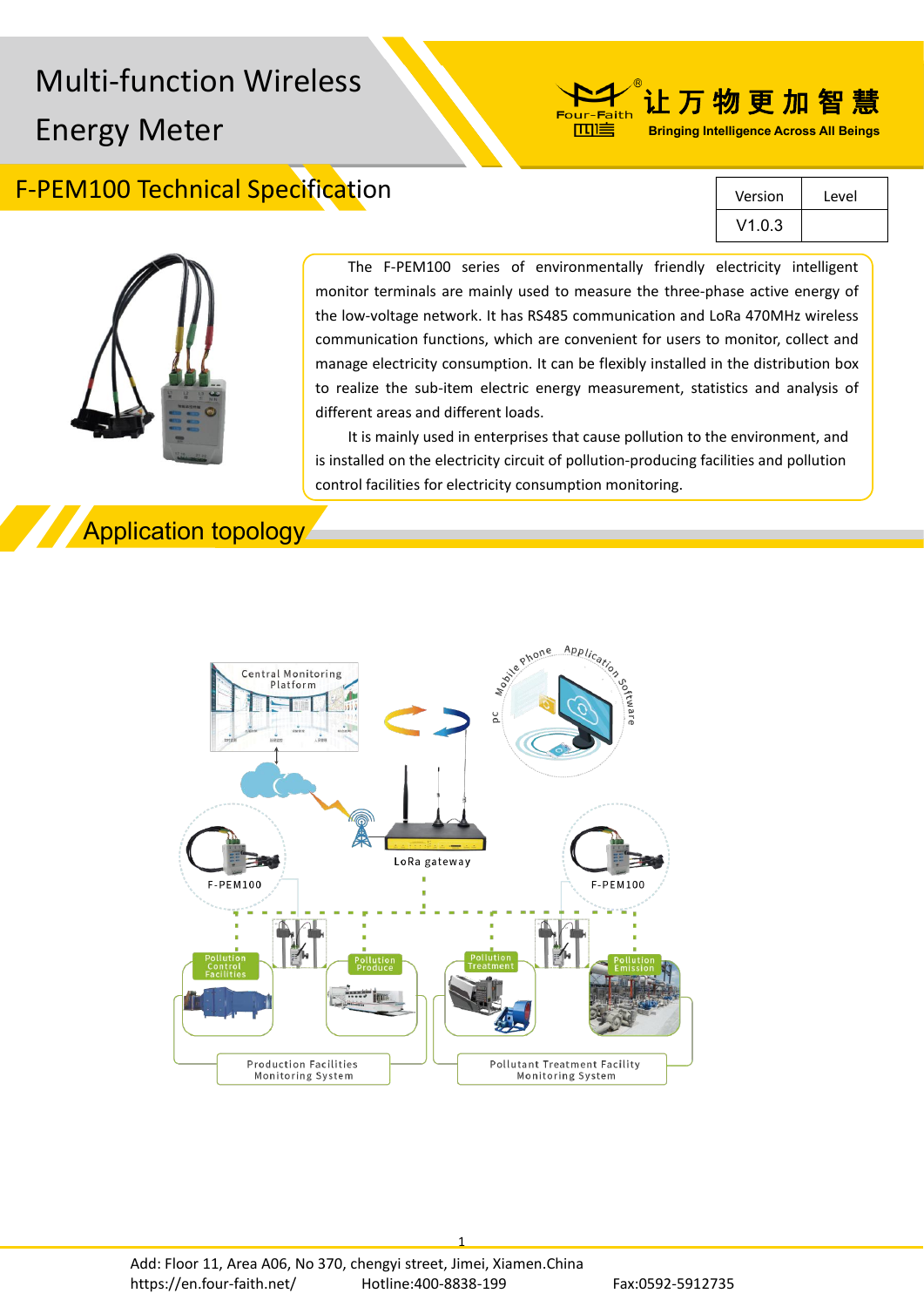## **Features**

#### Industrial grade application design

- ◆ Using high-performance industrial-grade wireless module
- Using high-performance processor
- Support low power consumption mode, including sleep mode, wake-up mode
- Using PC plastic flame-retardant shell, protection grade IP30
- RS485 interface power and data isolation, in line with CSA, UL and IEC standards
- Built-in reverse protection and over-voltage protection for current and voltage interface

#### Stable and reliable

- Built-in watchdog to ensure long-term stable operation of the system
- Multiple data is automatically sub-packaged to ensure the integrity of the data package is not lost
- Using a complete anti-drop mechanism to ensure that the data terminal is always online
- Low latency to ensure data timeliness

### **Product Features**

| <b>Function</b>         | <b>Function Description</b>                                                  |
|-------------------------|------------------------------------------------------------------------------|
| Energy metering         | Active energy measurement (including forward and reverse energy)             |
| Electricity measurement | U. I. P. Q. S. PF. F                                                         |
| Pulse output            | Active pulse output                                                          |
| LED indication          | (L1, L2, L3) power display, pulse, communication, wireless status indication |
| communication           | 470MHz LoRa wireless transmission                                            |
|                         | Infrared communication (optional)                                            |
|                         | RS485 interface                                                              |

### Product specifications

#### **LoRa wireless parameter**

| <b>Item</b><br>content        |                                                                           |  |
|-------------------------------|---------------------------------------------------------------------------|--|
| Standard and frequency band   | LoRa support multiple frequency bands all over the world (433/470/868/915 |  |
|                               | MHz), the current product supports 470MHz                                 |  |
| Transmit power                | <22dBm(Max)                                                               |  |
|                               | 125kHz Bandwidth, -126dBm@SF7                                             |  |
| Receiving sensitivity         | 125kHz Bandwidth, -135dBm@SF10                                            |  |
|                               | 125kHz Bandwidth, -140dBm@SF12                                            |  |
| Indoor/Urban<br>Communication | 2km                                                                       |  |
| <b>Distance</b>               |                                                                           |  |

2 and 2 and 2 and 2 and 2 and 2 and 2 and 2 and 2 and 2 and 2 and 2 and 2 and 2 and 2 and 2 and 2 and 2 and 2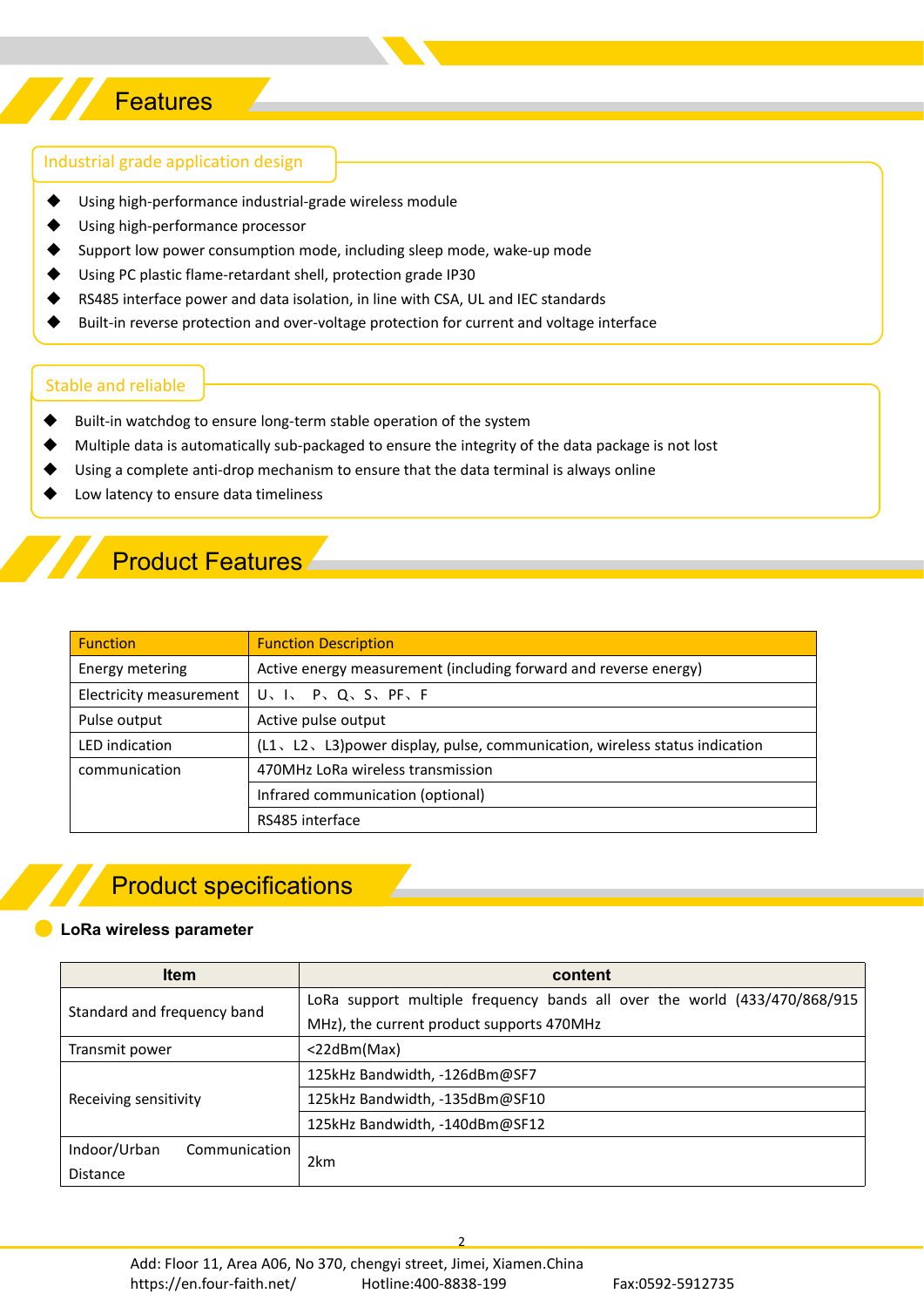### **Interface type**

| <b>Item</b>           | <b>Content</b>                                                                 |  |  |
|-----------------------|--------------------------------------------------------------------------------|--|--|
| Serial port           | 1 RS485 interface, built-in 15KV ESD protection, serial port parameters are as |  |  |
|                       | follows:                                                                       |  |  |
|                       | Data bits: 8 bits                                                              |  |  |
|                       | Stop bit: 1 bit, 2 bit                                                         |  |  |
|                       | Parity: no parity, odd parity, even parity                                     |  |  |
|                       | Baud rate: 300, 600, 1200, 2400, 4800, 9600, 19200, 38400, 57600, 115200bps    |  |  |
| Pulse interface       | +,-Active energy output                                                        |  |  |
| Antenna interface     | standard SMA female antenna interface, characteristic impedance 50 ohms        |  |  |
| Transformer interface | <b>Terminal block</b>                                                          |  |  |

#### **Indicator**  $\bullet$

C

| <b>Item</b>   | <b>Content</b>                                                                  |  |
|---------------|---------------------------------------------------------------------------------|--|
|               | When it is lit, it indicates that the L1 phase is successfully powered          |  |
|               | When it is lit, it indicates that the L2 phase is successfully powered          |  |
|               | When it is lit, it indicates that the L3 phase is successfully powered          |  |
| pulse         | Each time it lights up, it means that the meter outputs an energy pulse         |  |
| communication | Flashes when the meter communicates via RS485                                   |  |
| wireless      | When the meter is communicating through the LoRa wireless module, it will flash |  |

#### **Electrical characteristics**

|                                | <b>Item</b>          | <b>Content</b>                                                                                               |
|--------------------------------|----------------------|--------------------------------------------------------------------------------------------------------------|
| Voltage input                  | Rated voltage        | 3*220/380V                                                                                                   |
|                                | Reference frequency  | 50Hz                                                                                                         |
|                                | Power consumption    | $\leq$ 10VA or 2W (A phase), $\leq$ 0.5VA (B phase, C phase)                                                 |
| Current input<br>Current input |                      | $3 \times 1.5(6)$ A、 $3 \times 20(100)$ A、 $3 \times 40(200)$ A、 $3 \times 80(400)$ A、 $3 \times 120(600)$ A |
|                                | Starting current     | $1\%$ <sub>0</sub> lb (0.5S class) $\sqrt{4\%}$ <sub>0</sub> lb(1 class)                                     |
|                                | Power consumption    | $<$ 2VA                                                                                                      |
| measuring                      | standard             | GB/T17215.321-2008、GB/T17215.322-2008                                                                        |
|                                | Electricity accuracy | 1 class                                                                                                      |
|                                | Temperature accuracy | ±2°C                                                                                                         |
| pulse                          | Pulse Width          | $80 \pm 20$ ms                                                                                               |
|                                | Pulse constant       | 6400imp/kWh 、400imp/kWh、200imp/kWh、100imp/kWh、60imp/kWh                                                      |
| Communication                  | LoRa communicate     | 470MHz Wireless transmission, transmission distance when open: 1km                                           |
|                                | RS485 communicate    | 1 RS485 interface, built-in 15KV ESD protection, serial port parameters                                      |
|                                |                      | are as follows:                                                                                              |
|                                |                      | Data bits: 8 bits                                                                                            |
|                                |                      | Stop bit: 1 bit, 2 bit                                                                                       |
|                                |                      | Parity: no parity, odd parity, even parity                                                                   |
|                                |                      | Baud rate: 300, 600, 1200, 2400, 4800, 9600, 19200, 38400, 57600,                                            |
|                                |                      | 115200bps, default: 9600bits/s                                                                               |
|                                | Protocol             | <b>MODBUS-RTU</b>                                                                                            |

3

#### **Physical characteristics**